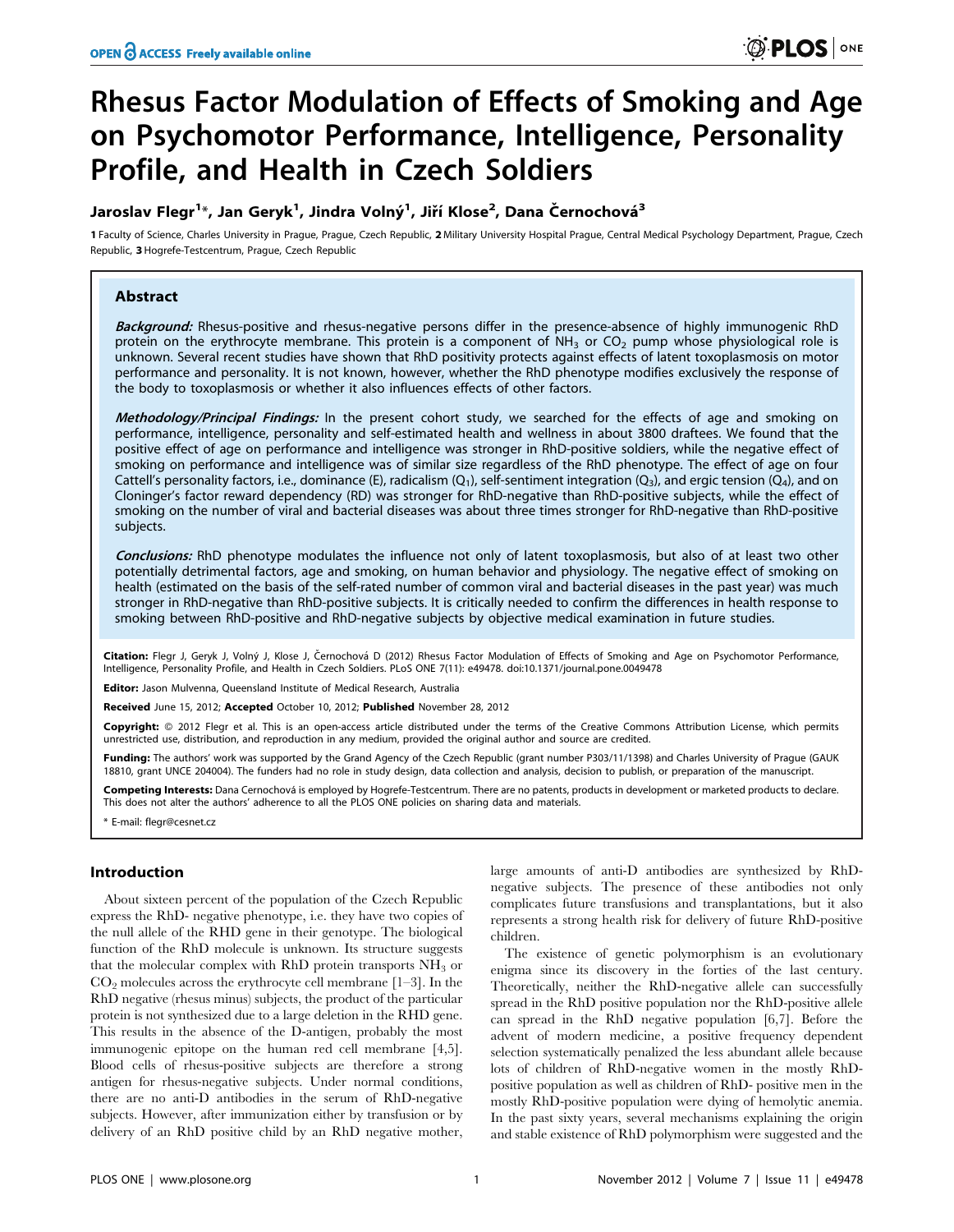evidences for them were (nonsystematically) searched for. Presently, the only data-supported explanation of the existence of this polymorphism is the selection in favour of heterozygotes. It was observed that RhD-positive heterozygotes are protected against impairment of psychomotor functions (namely against prolongation of simple reaction times) after Toxoplasma infection [8]. In many countries in Europe, South and Central America, and Africa, more than 50% of the population acquire this parasitic infection during their life [9,10]. Infected subjects who carry the dormant stages of this protozoan parasite for the rest of life differ from the uninfected ones in the personality profile [11], reaction time [12], secondary sex ratio [13], olfactory preferences [14], risk of schizophrenia [15,16], brain cancer [17], traffic accidents [18], and suicides [19] [20]. The amount of change usually increases with the duration of toxoplasmosis and most changes were also observed in artificially infected laboratory animals. Several studies have shown that the intensity of toxoplasmosis-associated changes depends on the RhD phenotype of the infected subject. For example, excessive weight gain in Toxoplasma-infected pregnant women,  $4.12$  kg vs.  $2.35$  kg in the  $16<sup>th</sup>$  week of pregnancy, was observed only in RhD-negative women [21] and a 2.4 times higher risk of traffic accidents was also seen in RhD-negative Toxoplasmainfected military drivers [22]. Another studies have reported that also personality [23] and psychomotor differences [8,24] can be detected mainly in RhD-negative subjects.

It is not clear now whether RhD positivity protects only against the effects of latent toxoplasmosis or whether it also modifies the effects of other factors. Results of a study performed on 300 blood donors suggest that certain personality traits change with age differently in RhD-negative and RhD-positive subjects [23]. Another study has observed that the clinical picture of schizophrenia varies between RhD-negative and RhD-positive patients, namely that the RhD-negative female patients express more severe positive and reality distortion symptoms of the disease (measured with PANSS) and have a longer mean hospital stay than RhDpositive female patients [25]. The main aim of the present study was to systematically search for possible differences in the effects of age and smoking on personality, intelligence, performance, and self-attributed health in a population of 3,820 Czech draftees who were tested by a panel of psychological and performance tests during their entrance examination.

#### Materials and Methods

#### Ethics Statement

All participants provided their written informed consent. The recruitment of study subjects and data handling were performed in compliance with the Czech legislation in force and were approved by the Institutional Review Board of the Faculty of Science, Charles University.

# **Subjects**

The study population comprised 3,820 male draftees (mean age 19.73 years, s.d. 1.43) who presented to the Central Military Hospital in Prague for regular entrance psychological examinations between 2000 and 2003 and consented to participate in the research project. The draftees were tested at the beginning of their 1 to1.5-year compulsory military service. In the informed consent form, the draftees were explained the general aim of the project (a study of influence of biological factors on human personality, health, and psychomotor performance) and the need for obtaining their consent to using results of their psychological and clinical examinations. About 80% of the conscripts consented to the use of their test results for the research project purposes and provided 5 ml of blood for RhD phenotype examination and serological testing (the study was part of a more complex project and the subjects were also examined for the presence of anti-Toxoplasma antibodies).

# Testing

Cloninger's TCI test [26]and Cattell's 16PF test [27] were used for personality testing. Health and psychic and physical wellness were estimated on the basis of three questions in the anamnestic questionnaire: How often do you catch the flu or common viral or bacterial infections (1- never, 2- about once in five years, 3- about once in two years, 4- about once in a month, 5 more often). Do you usually feel well (in good psychic shape) (1- yes, 2- something between, 3- no). Do you usually feel healthy (in good physical shape) (1- yes, 2- something between, 3- no). A panel of performance tests consisted of Test of attention and short-term memory (TOPP), Numeric Quadrate test of attention and shortterm memory (NQ-S), Wiener Matrizen-Test (WMT) [28], and OTIS test of verbal intelligence [29]. All tests except NQ-S are described in [30]. The NQ-S test is a model of searching a target in a rugged visual field. The test is computer administered and evaluated. On the screen, a  $10\times10$  square field containing numbers from 1 to 100 in random positions is shown. The test consists of five subtests and each subtest lasts 6 minutes. During this time individual single-digit and double-digit numbers are presented in the left part of the screen that the proband is supposed to search for. The proband marks the location of the stimulus by typing horizontal and vertical coordinates of the given field. In subtests I, III, and V, the proband is working at his/her own pace: the next stimulus appears only after the previous one is found. In subtests II and IV, the time of the stimulus presentation is limited. This way, it is possible to compare the performance outcomes under time pressure or no time pressure. The method serves for the study of the regulation of cognitive processes under different conditions. The performance is influenced by individual characteristics of visual perception, attention, memory, and load resistance ability. In the present study, we analyzed only two output variables of the test, namely the number of stimuli found under time pressure or no time pressure.

#### RhD Examination

A standard agglutination method was used for RhD examination. A constant amount of anti-D serum (human monoclonal anti-D reagent; Seraclone®, Immucor Gamma Inc.) was added to a drop of blood on white glass plate. Red cells of RhD-positive subjects were agglutinated within 2–5 minutes.

#### Statistical Analysis

The Statistica 8.0 and SPSS 16.0 programs were used for statistical testing (t-tests, ordinal regression, and generalized linear model analyses) and checking statistical tests assumptions. The partial Kendall regression was used for non-parametric testing and the Excel spreadsheet for this test [31] can be downloaded at http://web.natur.cuni.cz/flegr/programy.php. All variables including the covariates entered in the respective analyses are specified in the Results section.

# Results

# Descriptive Statistics

The study population consisted of 3109 RhD-positive and 712 (18.63%) RhD-negative male subjects; however, the particular tests were only passed by a part of probands. One thousand eight hundred and fifteen (1815) RhD-positive and 400 (18.1%) RhD-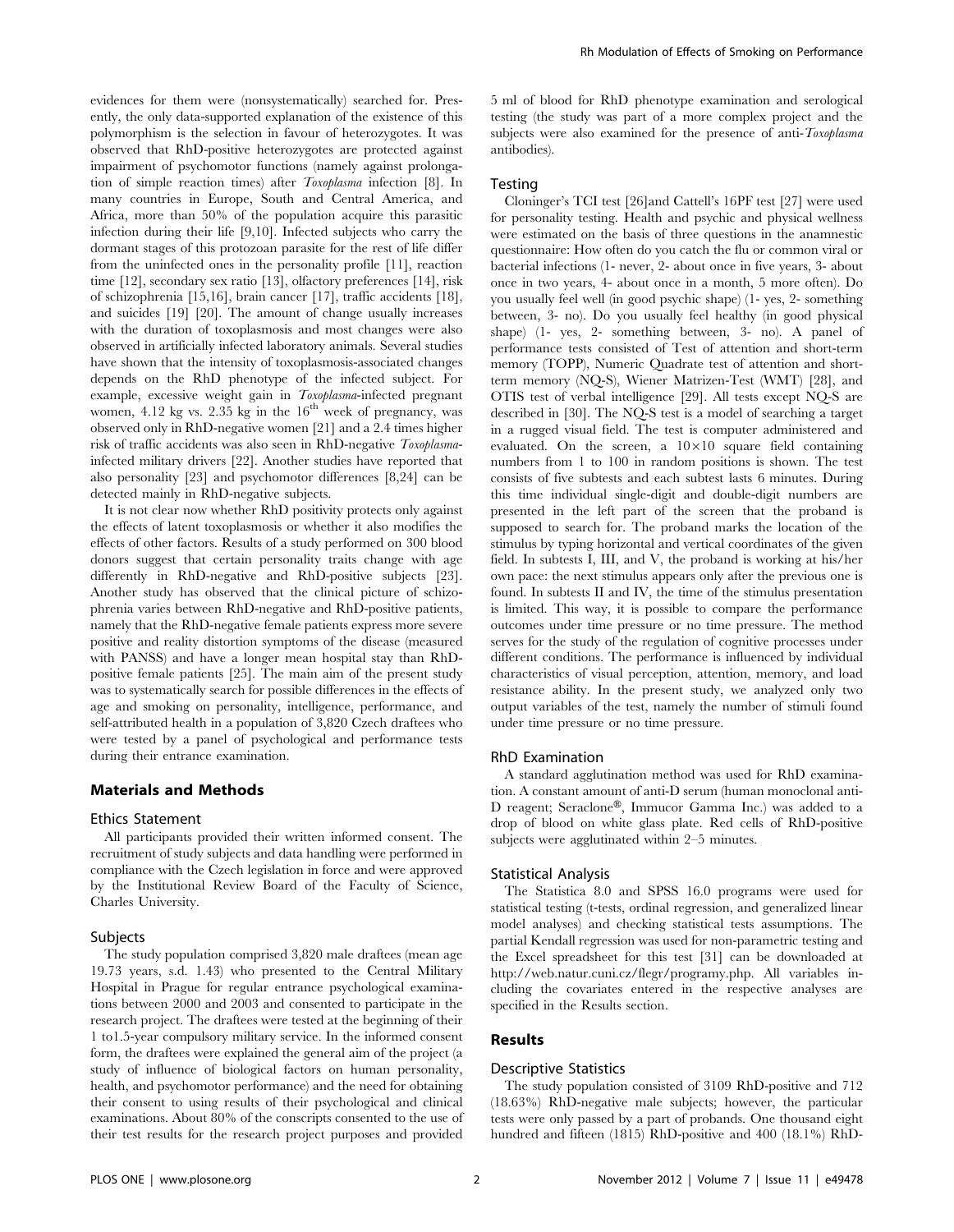negative subjects passed the psychomotor performance test NQ-S, 3035 RhD-positive and 695 (18.6%) RhD-negative subjects passed the psychomotor performance test TOP, 761 RhD-positive and 154 (16.8%) RhD-negative subjects passed Cloninger's TCI test, 2331 RhD-positive and 518 (16.8%) RhD-negative subjects passed the nonverbal intelligence test WMT, 532 RhD-positive and 121 (18.5%) RhD-negative subjects passed Cattel's 16PF test, and 2371 RhD-positive and 527 (18.2%) RhD-negative subjects passed the verbal intelligence test OTTIS. Anamnestic data including the information on the current health status and wellness was available for 2038 RhD-positive and 492 RhD-negative subjects. The population contained 1874 smokers and 1142 non-smokers. The descriptive statistics of the tests scores and results of t-test comparison of RhD-positive with RhD-negative subjects and smokers with non-smokers are shown in Table 1.

# Effects of RhD, Age, and RhD-Age Interaction on Psychomotor Performance, Intelligence and Personality

The effects of RhD, age, and RhD-age interaction on psychomotor performance measured by the NQ-70 test were estimated by GLM analysis (full model). The results showed positive effect of RhD positivity ( $p = 0.003$ ,  $\eta^2 = 0.004$ ), positive effect of age (p $\leq$ 0.0001,  $\eta^2$  = 0.025), and significant effect of RhDage ( $p = 0.004$ ,  $\eta^2 = 0.004$ ) on the number of targets correctly found in the enforced rate subtest (Figure 1) as well as on correctly found targets in the spontaneous rate subtest (RhD:  $p = 0.008$ ,  $\eta^2$  = 0.003; age: p<0.0001,  $\eta^2$  = 0.024; RhD-age: p = 0.009,  $\eta^2$  = 0.003), Figure 2. We observed only the positive effect of age on psychomotor performance measured by the TOC test  $(p<0.0001, \eta^2=0.038$ , repeat measure GLM, with the number of correctly found targets in  $1<sup>st</sup>$ ,  $2<sup>nd</sup>$  and  $3<sup>rd</sup>$  minute of the test as the repeated measures). The same was true for intelligence measured by the verbal intelligence test OTIS (RhD:  $p = 0.787$ ,  $\eta^2 < 0.0001$ ; age: p<0.0001,  $\eta^2 = 0.075$ , RhD-age: p = 0.791,  $\eta^2$  <0.0001, GLM with the number of correctly answered questions as a dependent variable). The nonverbal intelligence test WMT showed positive effect of RhD positivity ( $p = 0.042$ ,  $\eta^2 = 0.01$ ), positive effect of age (p $\leq$ 0.0001,  $\eta^2$  = 0.052), and significant effect of RhD-age interaction ( $p = 0.036$ ,  $\eta^2 = 0.002$ ) on the number of correctly answered questions. The multivariate GLM with 16 Cattell's personality factors as dependent variables showed highly significant effect of age (p<0.0001,  $\eta^2 = 0.112$ ) and trends for RhD (p<0.073,  $\eta^2$  = 0.036) and RhD-age interaction (p<0.054,  $\eta^2$  = 0.038). The univariate analyses for particular Cattell's factors showed significant effects of RhD and RhD-age interactions on dominance (E), radicalism  $(Q_1)$ , and strength of ego  $(Q_3)$ , see Figures 3, 4, and 5 and Table 2. Similar analyses of results in Cloninger's TCI test showed only significant effects of age (multivariate analysis and all univariate analyses, except the analysis of effect of age on reward dependency), see Table 2.

# Effects of RhD, Smoking, Age and Interactions between These Variables on Psychomotor Performance, Intelligence, and Personality

The same statistical tests were repeated for independent binary variables RhD and smoking and the independent continuous variable age. The analysis of a full GLM model showed positive effect of RhD positivity ( $p = 0.003$ ,  $\eta^2 = 0.006$ ), positive effect of age (p<0.0001,  $\eta^2 = 0.023$ ), and significant effect of RhD-age interaction ( $p = 0.005$ ,  $\eta^2 = 0.005$ ) on the number of targets correctly found in the enforced rate subtest as well as on correctly found targets in the spontaneous rate subtest (RhD:  $p = 0.038$ ,  $\eta^2 = 0.003$ ; age: p<0.0001,  $\eta^2 = 0.024$ ; RhD-age: p = 0.047,  $\eta^2$  = 0.003). The effect of smoking and interactions of smoking with other variables were nonsignificant. Repeated measures GLM analyses of results of the psychomotor performance test TOP showed significant positive effect of age  $(p<0.0001,$  $\eta^2$  = 0.033) and no significant effect of RhD, smoking, or any interactions between these variables. The GLM analyses with the number of correct answers as a dependent variable showed significant negative effect of smoking ( $\bar{p} = 0.027$ ,  $\eta^2 = 0.002$ ), age (p $<0.0001$ ,  $\eta^2$  = 0.074), and smoking-age interaction (p = 0.049,  $\eta^2$  = 0.002) on intelligence measured by the verbal intelligence test Otis. A similar analysis for the nonverbal intelligence test WMT showed significant positive effect of age (p $\leq 0.0001$ ,  $\eta^2 = 0.049$ ) and nonsignificant trends for RhD ( $p = 0.072$ ,  $\eta^2 = 0.002$ ), and RhD-age interaction (p<0.073,  $\eta^2$  = 0.002). Multivariate analysis of the effect of RhD, age, smoking, and interactions between these variables on Cattell's factors showed only significant effect of RhD positivity ( $p = 0.007$ ,  $\eta^2 = 0.18$ ), age ( $p < 0.0001$ ,  $\eta^2 = 0.264$ ), and RhD-age interaction (p = 0.006,  $\eta^2$  = 0.183). Univariate analyses showed that either the main effects of RhD, smoking, age, or RhD-smoking, RhD-age, and RhD-age-smoking interactions were significant for many of Cattell's factors, see Table 2. The partial Kendall correlation tests with the binary variable smoking as a covariate performed separately for RhD-positive and RhDnegative subjects showed that the correlation between age and Catell's factors was nearly always stronger in RhD negatives. Similarly, the partial Kendall correlation tests with the age as a covariate performed separately for RhD-positive and RhDnegative subjects showed that the correlation between the binary variable smoking and Cattell's factors was much stronger for RhDnegative, than RhD-positive subjects, see Table 3. Multivariate analysis of the effects of RhD, age, smoking, and interactions between these variables on seven Cloninger's TCI factors showed significant effect of age (p $\leq 0.0001$ ,  $\eta^2 = 0.264$ ) and RhD smoking (p = 0.019,  $\eta^2$  = 0.026) and RhD-smoking-age interaction  $(p = 0.014, \eta^2 = 0.027)$ . Univariate analyses showed that the effect of age was significant in six of seven Cloninger's factors and the effects of smoking (p = 0.040,  $\eta^2$  = 0.007), RhD-smoking (p = 0.001,  $\eta^2$  = 0.017), smoking-age (p = 0.017,  $\eta^2$  = 0.009), and RhD-smoking-age ( $p = 0.001$ ,  $\eta^2 = 0.017$ ) were significant for reward dependency (Tab. 2). The Kendall partial correlation tests with the continuous variable age as a covariate performed separately for RhD-positive and RhD-negative subjects showed that the correlation between smoking and the Cloninger's factors was mostly stronger for RhD negative than RhD positive subjects. Similarly, the Kendall partial correlation tests with the binary variable smoking as a covariate performed separately for RhDpositive and RhD-negative subjects showed that the correlation between age and Cloninger's factors was mostly stronger for RhDnegative than RhD-positive subjects, see Table 3.

# Effects of RhD, Smoking, and Interactions between These Variables on Health and Wellness

Ordinal probit regression revealed nearly significant effect of age  $(p = 0.058)$  and signifiant effect of smoking-RhD interaction  $(p = 0.040)$  on health (number of viral and bacterial diseases in the past year). The partial Kendall non-parametric correlation tests with age as a covariate showed that the correlation between smoking and the number of viral and bacterial diseases in the past year was nearly three times stronger for RhD-negative  $(Tau = 0.174, p < 0.0001)$  than RhD-positive subjects  $(Tau = 0.066, p < 0.0001)$ . The same ordinal probit regression performed for two ordinal variables, the self-rated current psychical wellness (1 - bad, 2 - something between, 3 - good) and self-rated current physical wellness (1 - bad, 2 - something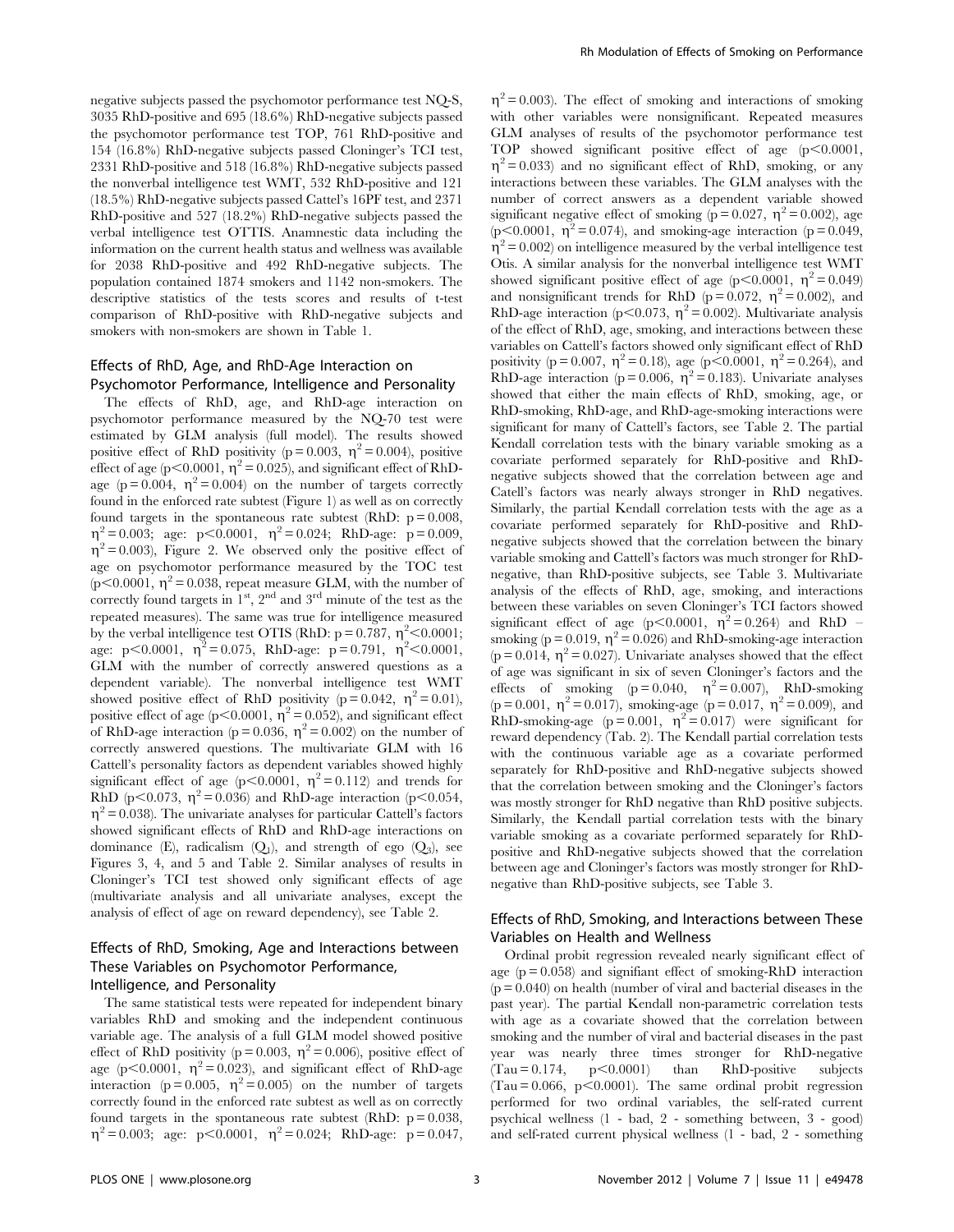Table 1. Descriptive statistics of the population and effects of RhD phenotype and smoking on performance, intelligence, wellness, self-rated health, and personality of draftees.

|                           | $RhD-$ | RhD+  | $RhD-$  | RhD+    |       | nonsmokers | smokers | nonsmokers | smokers |       |
|---------------------------|--------|-------|---------|---------|-------|------------|---------|------------|---------|-------|
|                           | Mean   | Mean  | Valid N | Valid N | p     | Mean       | Mean    | Valid N    | Valid N | p     |
| Age                       | 19.76  | 19.72 | 712     | 3109    | 0.509 | 20.09      | 19.53   | 1142       | 1874    | 0.000 |
| <b>Psychical wellness</b> | 1.17   | 1.18  | 492     | 2038    | 0.747 | 1.13       | 1.19    | 828        | 1402    | 0.000 |
| <b>Physical wellness</b>  | 1.13   | 1.12  | 492     | 2038    | 0.664 | 1.08       | 1.14    | 828        | 1402    | 0.000 |
| Health                    | 2.33   | 2.33  | 492     | 2038    | 0.949 | 2.87       | 3.01    | 828        | 1402    | 0.000 |
| <b>NQ test</b>            |        |       |         |         |       |            |         |            |         |       |
| spontaneous rate          | 86.55  | 85.39 | 382     | 1717    | 0.281 | 89.55      | 83.75   | 618        | 973     | 0.000 |
| enforced rate             | 51.56  | 50.93 | 382     | 1717    | 0.473 | 54.39      | 49.52   | 618        | 973     | 0.000 |
| <b>TOP test</b>           |        |       |         |         |       |            |         |            |         |       |
| $1st$ minute              | 34.93  | 35.04 | 695     | 3035    | 0.772 | 36.18      | 33.97   | 1113       | 1841    | 0.000 |
| 2 <sup>nd</sup> minute    | 36.00  | 36.23 | 695     | 3033    | 0.540 | 37.62      | 35.33   | 1111       | 1841    | 0.000 |
| 3 <sup>rd</sup> minute    | 36.61  | 36.62 | 694     | 3033    | 0.979 | 38.38      | 36.01   | 1111       | 1841    | 0.000 |
| Intelligence              |        |       |         |         |       |            |         |            |         |       |
| raw score VMS             | 14.39  | 14.47 | 518     | 2331    | 0.685 | 15.58      | 13.85   | 789        | 1281    | 0.000 |
| raw score OTIS            | 21.34  | 21.25 | 527     | 2371    | 0.729 | 22.50      | 20.65   | 792        | 1291    | 0.000 |
| Cattell 16PF test         |        |       |         |         |       |            |         |            |         |       |
| Α                         | 11.83  | 12.31 | 121     | 532     | 0.189 | 11.38      | 12.04   | 64         | 112     | 0.267 |
| C                         | 13.80  | 13.68 | 121     | 532     | 0.754 | 13.47      | 13.12   | 64         | 112     | 0.569 |
| E                         | 12.87  | 12.71 | 121     | 532     | 0.646 | 12.14      | 13.02   | 64         | 112     | 0.078 |
| F                         | 13.93  | 14.43 | 121     | 532     | 0.194 | 13.52      | 14.90   | 64         | 112     | 0.018 |
| G                         | 11.61  | 11.21 | 121     | 532     | 0.308 | 11.61      | 10.25   | 64         | 112     | 0.023 |
| н                         | 12.64  | 12.66 | 121     | 532     | 0.964 | 11.22      | 12.59   | 64         | 112     | 0.111 |
| $\mathbf{I}$              | 8.28   | 8.16  | 121     | 532     | 0.761 | 7.88       | 8.35    | 64         | 112     | 0.427 |
| L                         | 12.05  | 12.44 | 121     | 532     | 0.225 | 11.94      | 12.27   | 64         | 112     | 0.484 |
| M                         | 8.11   | 8.45  | 121     | 532     | 0.419 | 9.00       | 8.87    | 64         | 112     | 0.850 |
| N                         | 11.42  | 11.46 | 121     | 532     | 0.923 | 12.09      | 11.61   | 64         | 112     | 0.445 |
| $\circ$                   | 9.64   | 9.78  | 121     | 532     | 0.707 | 10.08      | 9.46    | 64         | 112     | 0.356 |
| Q1                        | 14.74  | 15.15 | 121     | 532     | 0.314 | 15.25      | 15.54   | 64         | 112     | 0.628 |
| Q <sub>2</sub>            | 7.64   | 7.63  | 121     | 532     | 0.981 | 8.44       | 7.84    | 64         | 112     | 0.350 |
| Q <sub>3</sub>            | 11.61  | 10.86 | 121     | 532     | 0.082 | 11.06      | 10.01   | 64         | 112     | 0.138 |
| Q4                        | 8.60   | 8.39  | 121     | 532     | 0.649 | 8.98       | 8.88    | 64         | 112     | 0.887 |
| <b>Cloninger TCI test</b> |        |       |         |         |       |            |         |            |         |       |
| <b>NS</b>                 | 18.65  | 19.83 | 154     | 761     | 0.012 | 18.88      | 21.44   | 304        | 461     | 0.000 |
| HA                        | 14.12  | 14.90 | 154     | 761     | 0.152 | 14.39      | 15.26   | 304        | 461     | 0.060 |
| <b>RD</b>                 | 14.85  | 14.63 | 154     | 761     | 0.467 | 15.26      | 13.88   | 304        | 461     | 0.000 |
| SD                        | 26.40  | 26.02 | 154     | 761     | 0.521 | 27.36      | 24.12   | 304        | 461     | 0.000 |
| CO                        | 29.66  | 28.93 | 154     | 761     | 0.171 | 30.20      | 27.34   | 304        | 461     | 0.000 |
| ST                        | 13.82  | 14.30 | 154     | 761     | 0.345 | 13.99      | 14.61   | 304        | 461     | 0.151 |
| PE                        | 4.82   | 4.45  | 154     | 761     | 0.047 | 5.13       | 4.01    | 304        | 461     | 0.000 |

The significant results of t-tests are printed in bold. The performance was measured with the Test of attention and short-term memory (TOPP) and Numeric Quadrate test of attention and short-term memory (NQ-S). Intelligence was estimated with the Wiener Matrizen-Test (WMT) and OTIS test of verbal intelligence. Personality profile was measured with Cattel's 16PF and Cloninger's TCI. Cattel's test measures factors A: affectothymia/schizothymia, C: ego weakness/high ego strength, E: submissiveness/dominance, F: desurgency/surgency, G: low superego strength/high superego strength, H: threctia/parmia, I: harria/premsia, L: alaxia/protension, M: praxernia/autia, N: naivete/shrewdness, O: untroubled adequacy/guilt proneness, Q<sub>1</sub>: conservatism/radicalism, Q<sub>2</sub>: group dependency/self sufficiency, Q<sub>3</sub>: low selfsentiment integration/high strength of self-sentiment, Q4: low ergic tension/high ergic tension. Cloninger's test measures factors NS: novelty seeking, HA: harm avoidance, RD: reward dependence, SD: self-directedness, CO: cooperativeness, ST: self-transcendence, PE: persistence. For self-rating of health (namely the frequency of common diseases), the draftees were asked to use a five-point scale anchored with 1 (very healthy) and 5 (ill more often than once a week). For self-rating of the psychic and physical wellness, they used a three-point scale, 1- I usually feel well, 2- something between, 3- I usually don't feel well. doi:10.1371/journal.pone.0049478.t001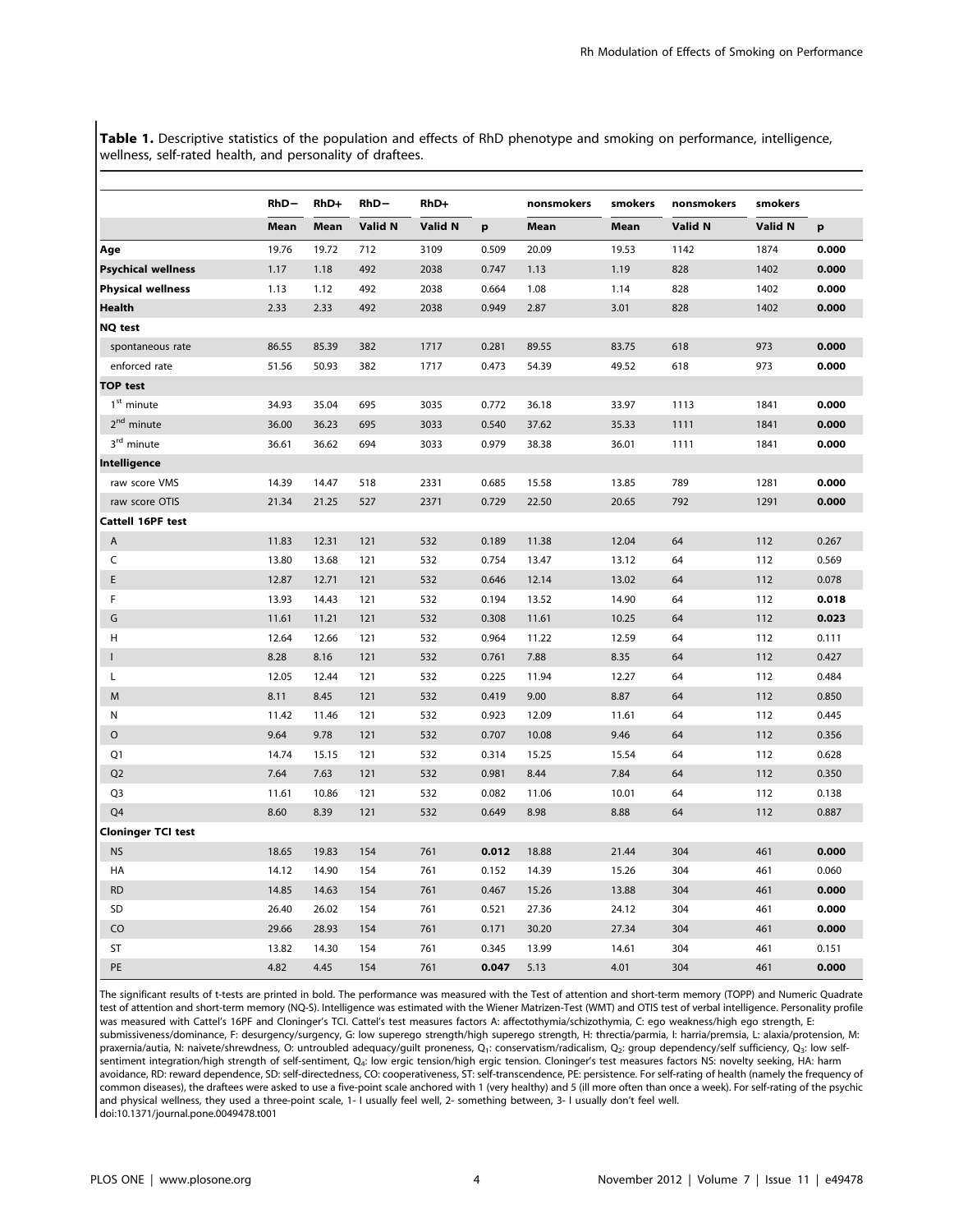

Figure 1. Influence of age of RhD-negative and RhD-positive draftees on performance in the enforced rate subtest of the Numeric Quadrate test of attention and short-term memory. Left and right panels show results (number of correctly localized targets) of RhD-negative and RhD-positive subjects, respectively. doi:10.1371/journal.pone.0049478.g001

between, 3 - good) showed no significant effects of the RhD phenotype. However, the partial Kendall correlation (controlled for age) between self-rated psychic and physical wellness and smoking performed separately for RhD-negative and RhD-

positive subjects showed stronger negative effects of smoking on RhD-negative (psychical: Tau = 0.099, p = 0.0021, physical: Tau =  $0.111$ , p =  $0.0005$ ) than RhD-positive subjects (psychic: Tau =  $-0.069$ , p $< 0.0001$ , physical: Tau =  $-0.087$ , p $< 0.0001$ ).



Figure 2. Influence of age of RhD-negative and RhD-positive draftees on performance in the spontaneous rate subtest of the Numeric Quadrate test of attention and short-term memory. Left and right panels show results (number of correctly localized targets) of RhD-negative and RhD-positive subjects, respectively. doi:10.1371/journal.pone.0049478.g002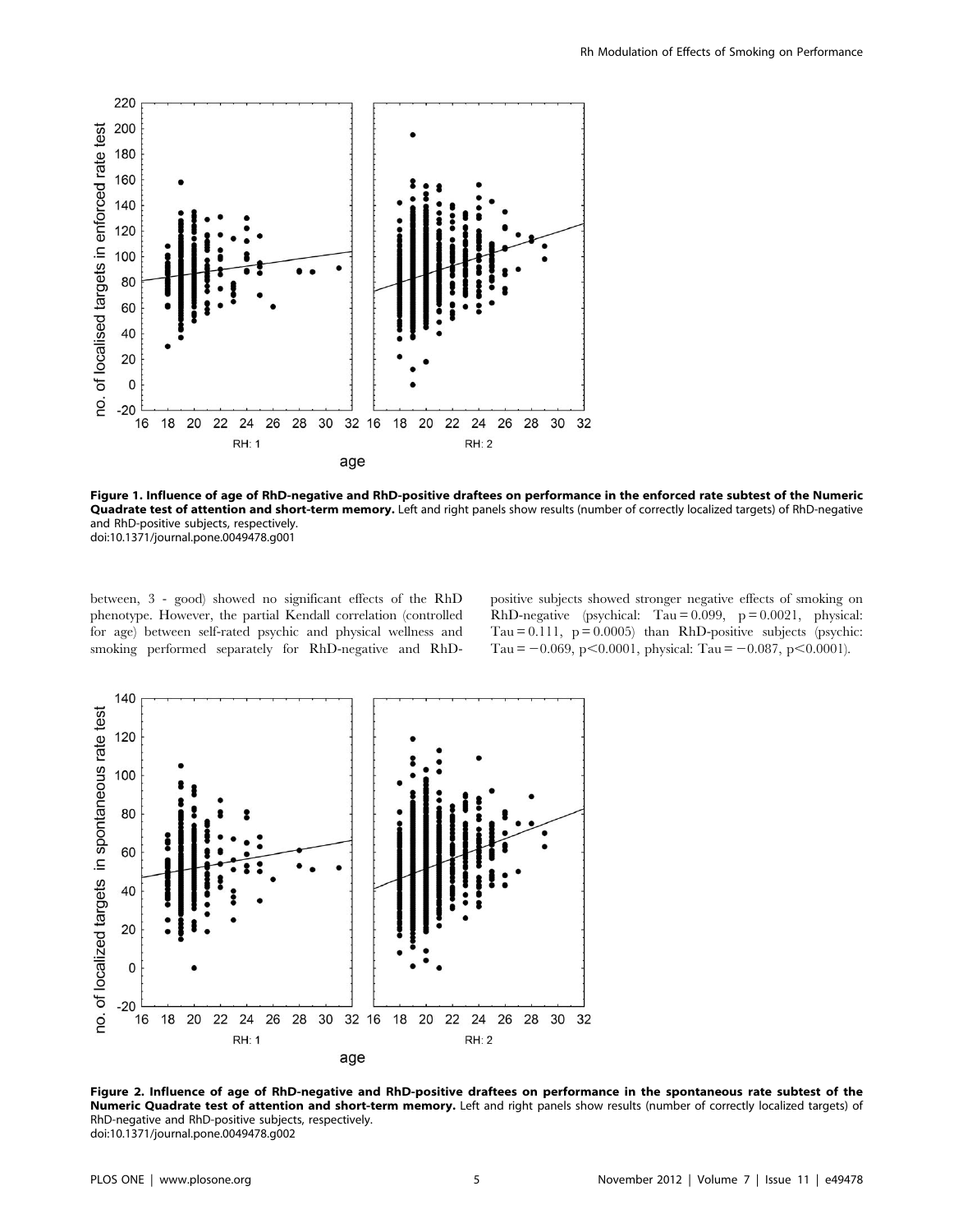

Figure 3. Influence of age of RhD-negative and RhD-positive draftees on Cattel's factor Dominance (E). Left and right panels show results (raw scores) of RhD-negative an RhD-positive subjects, respectively. doi:10.1371/journal.pone.0049478.g003

# Discussion

Our study performed on a cohort of about 3820 draftees detected only two significant main effects of RhD phenotype on results of two psychological, two intelligence and two psychomotor tests. We found that the RhD-positive subjects expressed higher Cloninger's factor novelty seeking and lower Cloninger's persistence than RhD-negative subjects. However, we performed 28 separate tests in total; therefore our two positive results (nonsignificant after the Bonferroni's correction for multiple tests) can be just a statistical artifact. On the other hand, the effect of smoking was strong and was detected in 14 of the 28 subtests. Smoking also negatively correlated with self-rated health and wellness. The most important result of our study was the finding of the influence of RhD phenotype on the effects of age and smoking. The effects of age on four Cattell's personality factors, i.e. dominance (E),



Figure 4. Influence of age of RhD-negative and RhD-positive draftees on Cattel's factor Radicalism (Q1). Left and right panels show results (raw scores) of RhD-negative and RhD- positive subjects, respectively. doi:10.1371/journal.pone.0049478.g004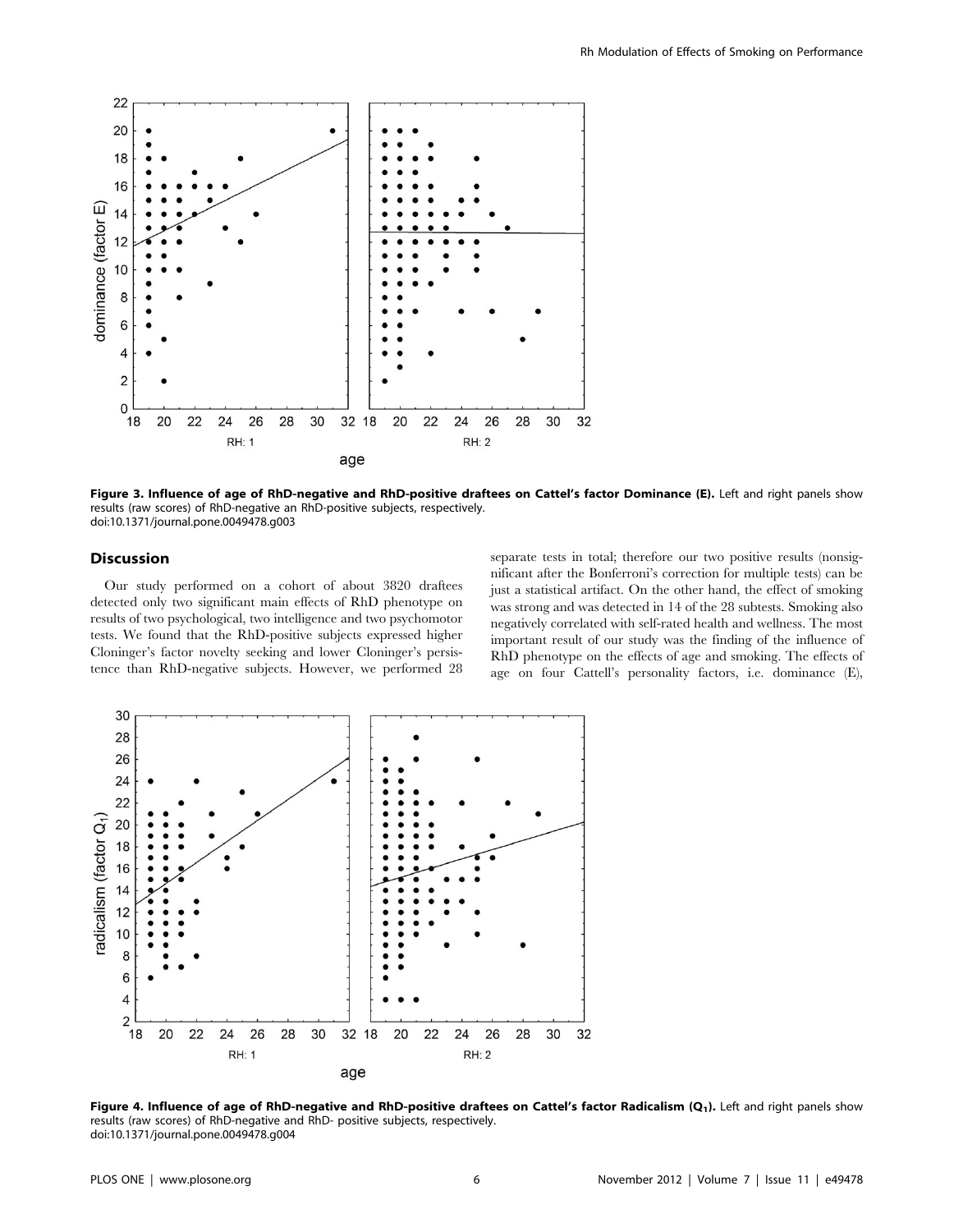

Figure 5. Influence of age of RhD-negative and RhD-positive draftees on Cattel's factor Self- sentiment integration (Q3). Left and right panels show results (raw scores) of RhD-negative and RhD-positive subjects, respectively. doi:10.1371/journal.pone.0049478.g005

Table 2. Effects of age, smoking and RhD phenotype on Cattel's personality factors.

|                           | Model 1    |       |                  | Model 2    |         |       |                      |                  |                      |                                   |  |  |  |
|---------------------------|------------|-------|------------------|------------|---------|-------|----------------------|------------------|----------------------|-----------------------------------|--|--|--|
|                           | <b>RhD</b> | age   | $RhD \times age$ | <b>RhD</b> | smoking | age   | $RhD \times$ smoking | $RhD \times aqe$ | smoking $\times$ age | $RhD \times$ smoking $\times$ age |  |  |  |
| A                         | 0.702      | 0.273 | 0.618            | 0.263      | 0.104   | 0.062 | 0.005                | 0.265            | 0.120                | 0.005                             |  |  |  |
| C                         | 0.262      | 0.002 | 0.257            | 0.170      | 0.242   | 0.008 | 0.363                | 0.170            | 0.252                | 0.328                             |  |  |  |
| Е                         | 0.009      | 0.010 | 0.008            | 0.323      | 0.478   | 0.704 | 0.828                | 0.300            | 0.438                | 0.867                             |  |  |  |
| F                         | 0.991      | 0.007 | 0.940            | 0.118      | 0.250   | 0.002 | 0.200                | 0.110            | 0.274                | 0.161                             |  |  |  |
| G                         | 0.139      | 0.002 | 0.122            | 0.105      | 0.541   | 0.023 | 0.014                | 0.091            | 0.487                | 0.015                             |  |  |  |
| H                         | 0.430      | 0.657 | 0.431            | 0.427      | 0.662   | 0.896 | 0.064                | 0.454            | 0.702                | 0.052                             |  |  |  |
| H.                        | 0.694      | 0.001 | 0.690            | 0.340      | 0.950   | 0.001 | 0.431                | 0.298            | 0.946                | 0.387                             |  |  |  |
| L                         | 0.644      | 0.276 | 0.719            | 0.672      | 0.225   | 0.210 | 0.491                | 0.767            | 0.224                | 0.522                             |  |  |  |
| M                         | 0.345      | 0.042 | 0.317            | 0.159      | 0.022   | 0.034 | 0.042                | 0.172            | 0.027                | 0.050                             |  |  |  |
| $\boldsymbol{\mathsf{N}}$ | 0.336      | 0.873 | 0.330            | 0.121      | 0.079   | 1.000 | 0.023                | 0.100            | 0.081                | 0.020                             |  |  |  |
| O                         | 0.337      | 0.137 | 0.324            | 0.242      | 0.058   | 0.360 | 0.270                | 0.245            | 0.049                | 0.273                             |  |  |  |
| Q1                        | 0.022      | 0.000 | 0.029            | 0.008      | 0.072   | 0.013 | 0.902                | 0.009            | 0.056                | 0.832                             |  |  |  |
| Q <sub>2</sub>            | 0.586      | 0.602 | 0.588            | 0.267      | 0.178   | 0.127 | 0.201                | 0.248            | 0.197                | 0.207                             |  |  |  |
| Q3                        | 0.004      | 0.084 | 0.003            | 0.014      | 0.810   | 0.181 | 0.279                | 0.009            | 0.759                | 0.288                             |  |  |  |
| Q4                        | 0.069      | 0.073 | 0.075            | 0.008      | 0.429   | 0.007 | 0.678                | 0.010            | 0.415                | 0.668                             |  |  |  |
| <b>NS</b>                 | 0.632      | 0.040 | 0.771            | 0.847      | 0.646   | 0.025 | 0.380                | 0.983            | 0.855                | 0.295                             |  |  |  |
| HA                        | 0.363      | 0.001 | 0.309            | 0.375      | 0.204   | 0.013 | 0.882                | 0.303            | 0.240                | 0.953                             |  |  |  |
| <b>RD</b>                 | 0.754      | 0.950 | 0.796            | 0.621      | 0.040   | 0.712 | 0.001                | 0.616            | 0.017                | 0.001                             |  |  |  |
| <b>SD</b>                 | 0.475      | 0.000 | 0.450            | 0.366      | 0.545   | 0.000 | 0.507                | 0.328            | 0.733                | 0.457                             |  |  |  |
| CO                        | 0.664      | 0.000 | 0.735            | 0.784      | 0.440   | 0.000 | 0.120                | 0.826            | 0.311                | 0.148                             |  |  |  |
| <b>ST</b>                 | 0.810      | 0.042 | 0.757            | 0.577      | 0.136   | 0.023 | 0.956                | 0.582            | 0.140                | 0.912                             |  |  |  |
| PE                        | 0.781      | 0.004 | 0.670            | 0.642      | 0.999   | 0.042 | 0.757                | 0.521            | 0.703                | 0.735                             |  |  |  |

Two independent variables age and RhD phenotype and three independent variables age, smoking, and RhD phenotype were included in Model 1 and Model 2, respectively. The table shows the significance (p) of particular effects. Significant effects are printed in bold. For meanings of particular abbreviations, see the Table 1 legend.

doi:10.1371/journal.pone.0049478.t002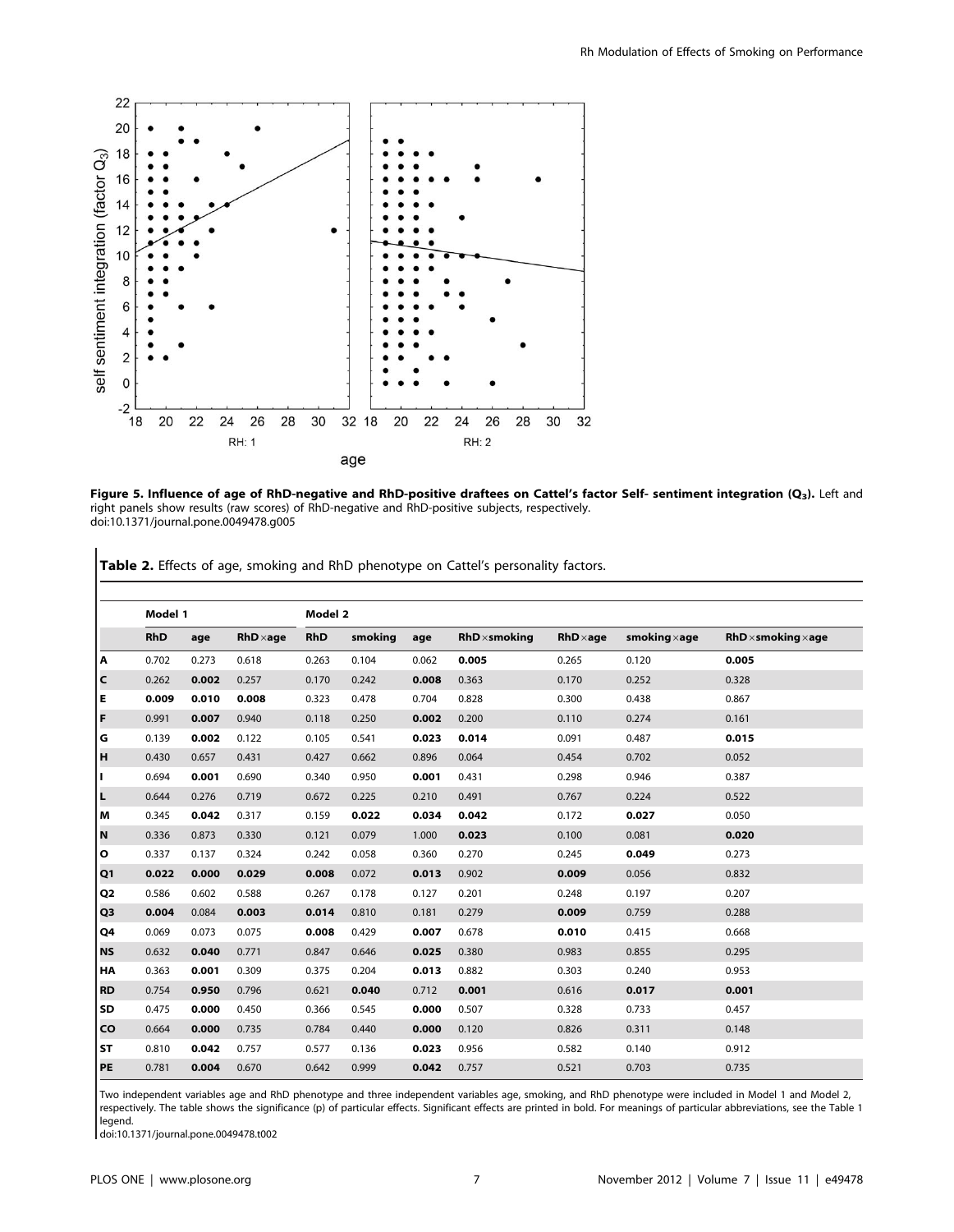Table 3. Effects of age and smoking on Cattel's and Cloninger's personality factors estimated with nonparametric tests for RhDnegative and RhD-positive subjects, respectively.

|                | age       |       |           |       | smoking   |       |           |       |  |  |  |
|----------------|-----------|-------|-----------|-------|-----------|-------|-----------|-------|--|--|--|
|                | Rh posit. |       | Rh negat. |       | Rh posit. |       | Rh negat. |       |  |  |  |
|                | Tau       | р     | Tau       | р     | Tau       | р     | Tau       | р     |  |  |  |
| A              | 0.067     | 0.021 | 0.015     | 0.804 | 0.105     | 0.000 | $-0.013$  | 0.912 |  |  |  |
| lc             | 0.069     | 0.018 | 0.093     | 0.130 | 0.011     | 0.841 | $-0.104$  | 0.395 |  |  |  |
| E.             | 0.020     | 0.494 | 0.231     | 0.000 | 0.135     | 0.017 | 0.068     | 0.578 |  |  |  |
| l F            | 0.013     | 0.663 | $-0.151$  | 0.014 | 0.246     | 0.000 | 0.014     | 0.908 |  |  |  |
| G              | 0.010     | 0.723 | 0.144     | 0.019 | $-0.157$  | 0.006 | $-0.052$  | 0.669 |  |  |  |
| lн             | 0.016     | 0.589 | 0.057     | 0.353 | 0.131     | 0.021 | $-0.045$  | 0.711 |  |  |  |
| Ш              | 0.066     | 0.023 | 0.183     | 0.003 | 0.063     | 0.270 | $-0.120$  | 0.325 |  |  |  |
| L              | 0.034     | 0.241 | 0.091     | 0.138 | 0.053     | 0.354 | $-0.043$  | 0.726 |  |  |  |
| Iм             | $-0.021$  | 0.467 | $-0.117$  | 0.058 | $-0.002$  | 0.977 | $-0.173$  | 0.158 |  |  |  |
| IN.            | 0.002     | 0.939 | $-0.030$  | 0.625 | $-0.080$  | 0.157 | 0.055     | 0.654 |  |  |  |
| lo.            | $-0.045$  | 0.124 | $-0.070$  | 0.252 | $-0.079$  | 0.161 | $-0.072$  | 0.558 |  |  |  |
| O1             | 0.138     | 0.000 | 0.289     | 0.000 | 0.038     | 0.505 | 0.233     | 0.057 |  |  |  |
| Q <sub>2</sub> | $-0.009$  | 0.749 | $-0.023$  | 0.704 | $-0.015$  | 0.797 | $-0.097$  | 0.426 |  |  |  |
| Q <sub>3</sub> | $-0.034$  | 0.242 | 0.180     | 0.003 | $-0.123$  | 0.029 | $-0.060$  | 0.625 |  |  |  |
| Q4             | 0.013     | 0.649 | $-0.072$  | 0.240 | $-0.008$  | 0.894 | $-0.023$  | 0.849 |  |  |  |
| N <sub>S</sub> | $-0.034$  | 0.164 | $-0.060$  | 0.271 | 0.221     | 0.000 | 0.041     | 0.532 |  |  |  |
| HA             | $-0.093$  | 0.000 | $-0.159$  | 0.003 | 0.018     | 0.520 | 0.102     | 0.118 |  |  |  |
| RD             | $-0.009$  | 0.714 | $-0.010$  | 0.856 | $-0.154$  | 0.000 | $-0.179$  | 0.006 |  |  |  |
| SD             | 0.084     | 0.001 | 0.157     | 0.004 | $-0.173$  | 0.000 | $-0.082$  | 0.213 |  |  |  |
| <b>CO</b>      | 0.097     | 0.000 | 0.115     | 0.034 | $-0.186$  | 0.000 | $-0.087$  | 0.182 |  |  |  |
| <b>ST</b>      | $-0.053$  | 0.028 | $-0.044$  | 0.414 | 0.046     | 0.106 | $-0.030$  | 0.649 |  |  |  |
| PE             | 0.038     | 0.112 | 0.117     | 0.031 | $-0.199$  | 0.000 | $-0.191$  | 0.003 |  |  |  |

The table shows the significance (p) and strength and sign of particular effects (Tau). The partial Kendall correlation tests were used for the analysis with one confounding variable, either age (when the effect of smoking was studied) or smoking (when the effect of age was studied), being controlled. Positive Tau means that the particular personality trait is higher in older subjects or smokers. Significant effects are printed in bold. For meanings of particular abbreviations, see the Table 1 legend.

doi:10.1371/journal.pone.0049478.t003

radicalism  $(Q_1)$ , self-sentiment integration  $(Q_3)$ , and ergic tension (Q4) and on Cloninger's factor reward dependency were stronger for RhD-negative than RhD-positive subjects and the effect of smoking on the number of viral and bacterial diseases was about three times stronger for RhD-negative than RhD-positive subjects.

It has already been shown that RhD positivity protects against several negative effects of latent toxoplasmosis, namely against prolongation of reaction times [8] [24], increased risk of traffic accidents [22], and excessive increase of body weight in pregnancy [21]. It has also been shown that latent toxoplasmosis has different effects on several Cattell's personality factors, ego strength (C), praxernia  $(M)$ , and self-sentiment integration  $(Q_3)$ , and Cloninger's reward dependency (RD) in RhD-negative and RhD- positive subjects [23]. The same study has also indicated that the RhDnegative and RhD-positive subjects (blood donors) could differ in the effect of age on two Cattell's personality factors, dominance (E) and shrewdness (N); however, the observed effects were not significant after the Bonferroni correction for multiple tests. In the present study, many tests provided significant results even after the correction for multiple tests.

In contrast with the situation observed in the present study, the effect of age on personality factors was stronger in RhD-positive than RhD-negative blood donors [23]. It must be reminded, however, that the mean age of blood donors was 35.3 years (18– 64), while that of draftees was 19.8 years (17–31). It is therefore probable that two qualitatively different processes were monitored in the previous study on blood donors and the present one on draftees – the process of senescence in the blood donor population (which was more evident in RhD-positive subjects) and the process of adolescence in the draftee population (which was more evident in RhD-negative subjects). It is indicative that the effect of age on intelligence was positive in the draftees but negative in the blood donors.

Generally, the statistical tests can estimate the probability of the association between variables; however, no statistical test can identify the causal relationship between the associated variables, i.e., tell what the cause is and what the effect is. There is no doubt that age (either adolescence or senescence) is the cause and not the effect of the observed changes in psychomotor performance, intelligence, and personality. There is only little doubt about the causality behind the observed negative association between health and smoking [32,33]. However, the associations between smoking and some Cattell's and Cloninger's personality factors can be explained either by the influence of smoking on personality (intelligence, psychomotor performance) or by the influence of personality or intelligence (however, probably not the psychomo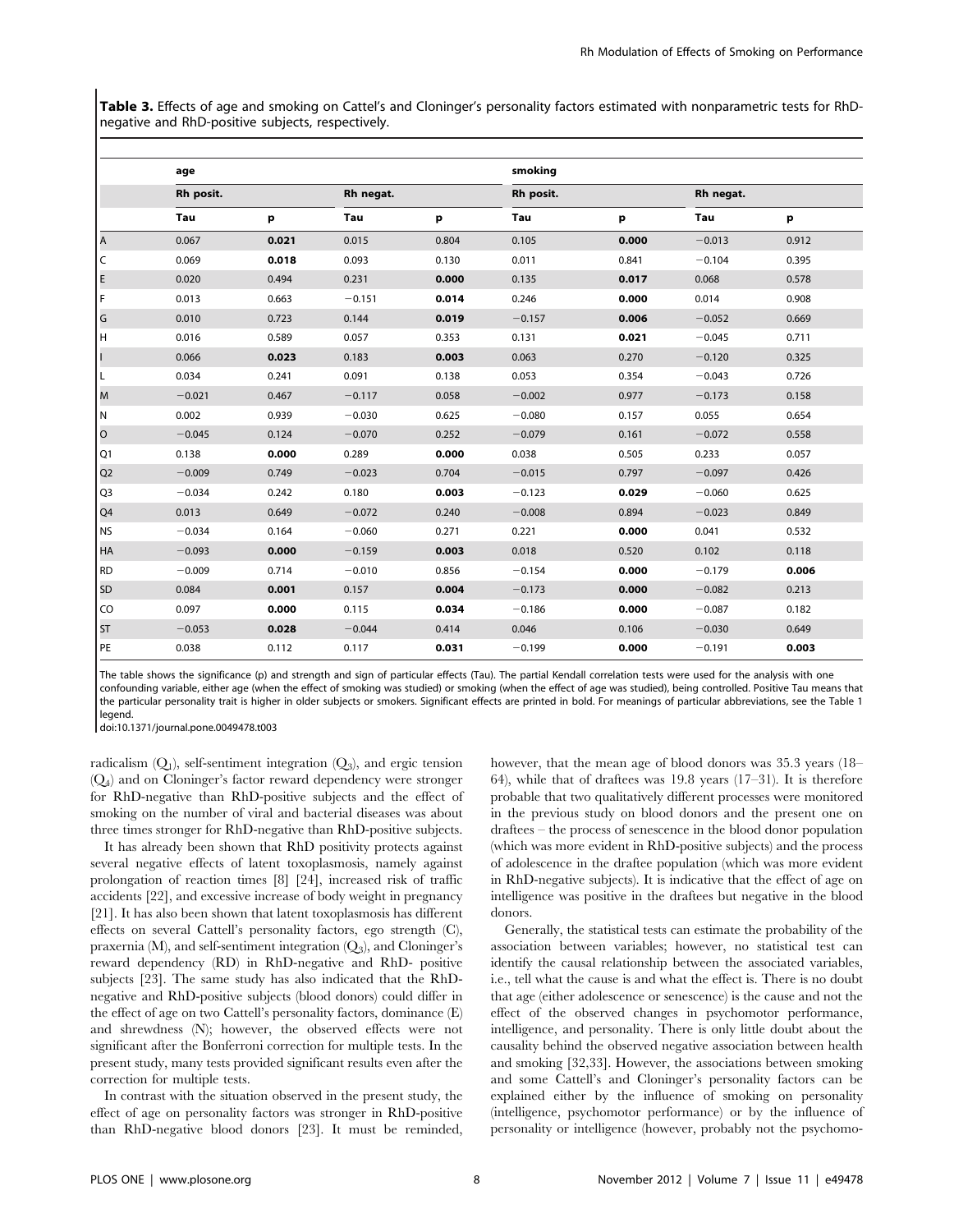tor performance) on the probability of starting, continuing or quitting smoking. Theoretically, some still unknown factors, e.g. the size of the place of residence (city, small town, village), that influence both the probability of smoking and personality or performance in various tests, or health and wellness can be responsible for the association between smoking and, for example, nonverbal intelligence or psychomotor performance (or possibly the motivation to succeed in psychomotor tests). It is, however, difficult to explain, by two independent effects of an unknown factor on the probability of smoking and human personality, the association of RhD-smoking interaction with Cloninger's factors affectothymia ( $p = 0.005$ ), superego strength ( $p = 0.014$ ), praxernia  $(p = 0.042)$ , and shrewdness  $(p = 0.023)$ . We can speculate that among people living in small villages, there could be more smokers and more subjects with lower superego strength and higher shrewdness. At the same time, it is difficult to explain why this is true only for RhD-negative subjects while the opposite (higher superego strength and lower shrewdness) is true for RhD-positive subjects. Probably, the most parsimonious explanation is that not some third factor but the smoking is responsible for the shift in the personality factor related to nonsmokers and the RhD phenotype influences the amount and sometimes also the direction of this shift.

It must be reminded that the design of the present study (and all previous studies on behavioral and physiological effects of RhD phenotype, too) was cross-sectional, not longitudional. Therefore, we cannot tell whether the differences in the performance, intelligence, personality, or health observed between, for example, smokers and nonsmokers are caused by the smoking or whether the populations differ in the probability of starting (quitting or continuing) smoking. Similarly, the observed differences between the younger and older subjects could be either caused by the effect of senescence or adolescence [34–38] or it could be just the effect of differences between various age cohorts. Again, the existence of the RhD-smoking and RhD-age interactions (the main subject of the present study) makes the latter explanation of the differences observed (based on the effect of a population or of a cohort) very improbable.

Psychomotor and cognitive performance of subjects is most probably influenced by various confounding factors that have not been monitored in the present study. For example, the alcohol consumption, genotype, and infections can be expected to strongly influence performances as well as personality profile of our subjects. It must be stressed out that the existence of confounding variables cannot be a source of any systematic bias and a cause of false positive results. Still, future studies should aim at better control of these sources of variance to decrease a risk of false negative results.

The mechanism responsible for physiological and behavioural effects of RhD phenotype is unknown. The RhD molecule is part of a molecular complex (RhAG) on the membrane of red cells [4,5]. Structural data suggest that the complex is a membrane  $NH_3$  or possibly  $CO_2$  pump with unknown function [1–3]. In RhD-negative subjects, the gene RHD is absent in chromosomes of both maternal and paternal origin due to a large deletion and therefore also the RhD molecule is missing and is probably substituted with another related molecule in the complex [39].

#### References

1. Biver S, Scohy S, Szpirer J, Szpirer C, Andre B, et al. (2006) Physiological Role Of The Putative Ammonium Transporter Rhcg In The Mouse. Transfus Clin Biol 13: 167–168.

RhD-containing and RhD-free molecules may differ in the specificity, activity and most probable also response to regulation signals. The membrane pump could directly or indirectly influence the partial tension of oxygen and water balance in various tissues, including the brain tissue [40,41]. Various detrimental factors such as infection with the neurotropic pathogen Toxoplasma, senescence, or smoking probably shift the physiological parameters from their optimum to one or to the other side. The absence of the RhDcontaining complex either enhances such shift (and makes the RhD-negative subjects more vulnerable to the particular factor) or counterbalances it (and makes the RhD-negative subjects more resistant to the particular factor). Specifically, Prandota (2012) [42] suggested that the absence of RhD-contained complex could be associated with development of brain hypoxia because recent studies showed that the Rhesus-associated glycoprotein (CcEe and D proteins) (RhAG) and water channel aquaporin-1 (AQP1) were equally responsible for the normal  $CO<sub>2</sub>$  permeability of the red blood cell membrane. In addition, AQP4, the predominant water channel expressed primarily in astrocytes and ependymocytes in the brain, also regulated hypoxia through mediation of bicarbonate transport, and a hypoxia inducible factor binding motif has been identified in the promoter region of AQP4 gene. The lack or deficiency of RhAG proteins in the host red blood cell membrane and an impaired function of AQP1 and AQP4 water/gas channels in the central nervous system could be associated with various degrees of brain hypoxia. The proinflammatory changes in brain tissue associated with hypoxia may therefore overlap chronic subclinical neuroinflammation characteristic for individuals with, for example, chronic  $T$ . gondii infection or smokers, thus affecting the intensity of changes in personality found in these persons.

The main conclusion of the present study is that RhD phenotype modulates the influence not only of latent toxoplasmosis, but also of at least two other potentially detrimental factors, age and smoking, on human behavior and physiology. Our data showed that the negative effect of smoking on health (estimated on the basis of the self-rated number of common viral and bacterial diseases in the past year) was much stronger in RhD-negative than RhD-positive subjects. We must stress that the data concerning the health status were based on self-reports only. Theoretically, RhDpositive and RhD-negative subjects could be influenced by smoking in the same way, for example by development of negative bioelectrical status of nasopharyngeal mucosa resulting in easier attachment of some pathogenic bacteria [43] or by modulation of local inflammatory processes [44,45]; however, the RhD-negative subjects may have higher tendency to report more common diseases in the past year just due to their different personality. It is critically needed to confirm the differences in health response to smoking between RhD-positive and RhD-negative subjects by objective medical examination in the future studies.

# Author Contributions

Conceived and designed the experiments: JF JK. Performed the experiments: JV DC. Analyzed the data: JF JV JG. Contributed reagents/materials/analysis tools: JF JK. Wrote the paper: JF JK DC JV JG.

<sup>3.</sup> Gruswitz F, Chaudhary S, Ho Jd, Schlessinger A, Pezeshki B, et al. (2010) Function Of Human Rh Based On Structure Of Rhcg At 2.1 A. Proc Natl Acad Sci U S A 107: 9638–9643.

<sup>4.</sup> Carritt B, Kemp TJ, Poulter M (1997) Evolution Of The Human Rh (Rhesus) Blood Group Genes: A 50 Year Old Prediction (Partially) Fulfilled. Hum Mol Genet 6: 843–850.